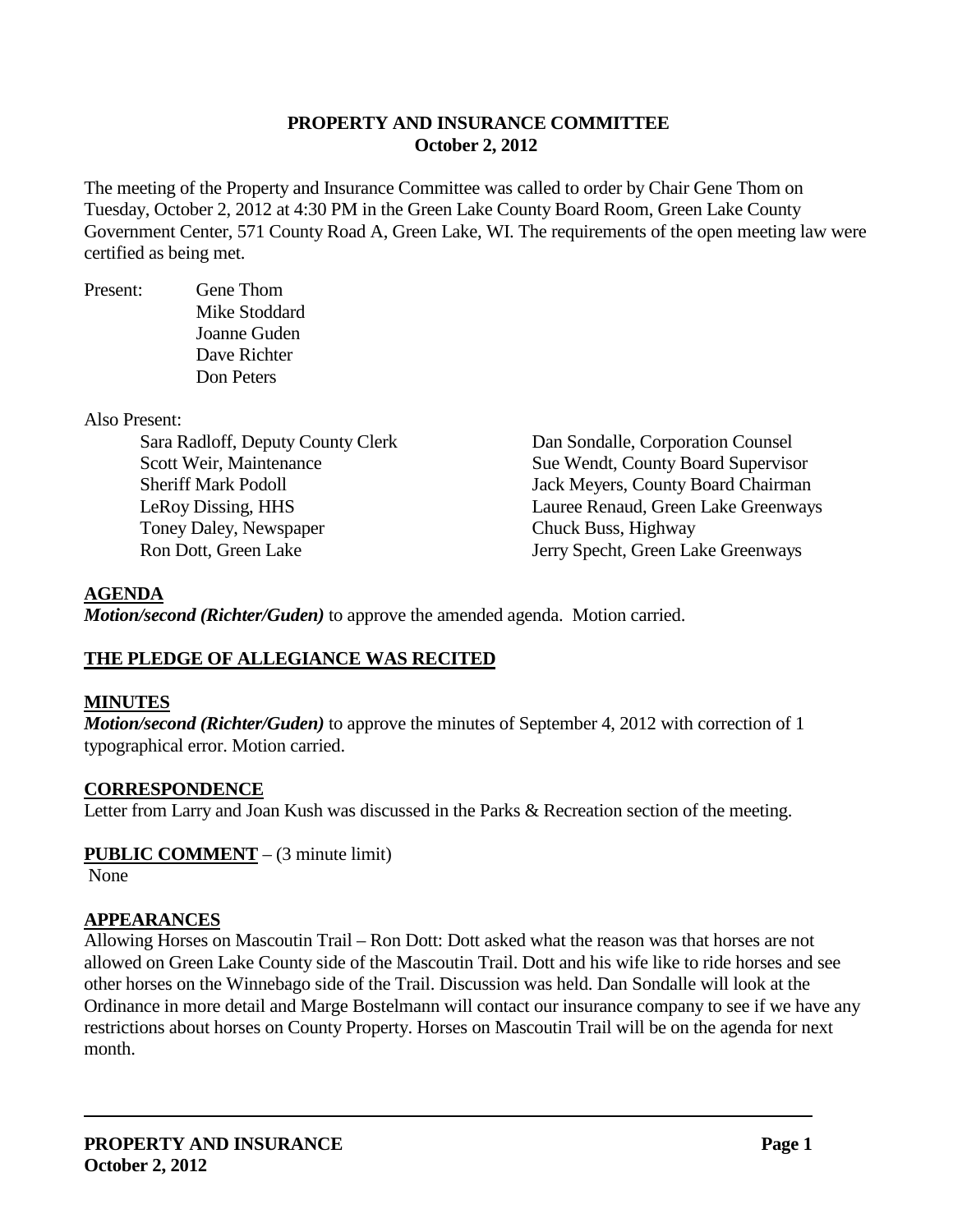Green Lake Greenways – Jerry Specht stated that with horses going on the Mascoutin Trail it would make a rough trail for bikers and runners. Specht wanted the committee members to know that the trail is a nice piece of land and is getting utilized by many people.

Lauree Renaud handed out trail maps to the committee and wanted them to know that the trail would not be possible without the hard work of Scott Weir and his department on the up keep of the Mascoutin Trail. She also stated that more and more people and organizations are using the trail and in return brings more people to Green Lake County. Renaud also spoke on the safety of pedestrians and how Green Lake Greenways is working with local law enforcements to help educate the committee on safety.

## **USE OF COUNTY PROPERTY**

• Use of Zobel Park on October  $13<sup>th</sup>$  for a Disc Golf Tournament. Discussion was held. *Motion/Second (Stoddard/Richter)* to approve the Disc Golf Tournament on October 13<sup>th</sup> at Zobel Park according to the county policy and insurance. Motion carried.

### **JERRY FRIDAY PROPERTY CONCERN STH 73/44:**

Chuck Buss Interim Highway Commissioner stated that calcium chloride spilled two years ago and damaged some of Jerry Friday's property on STH 73/44. Buss recommends that we build a berm and dig out the area that was damaged. Highway committee did approve this at their last meeting. Discussion was held.

*Motion/Second (Richter/Guden)* to approve building a berm and to dig out the damaged area on Jerry Friday's property on STH 73/44. Motion carried.

#### **PURCHASE REQUESTS:**

| <b>Coroner Office</b>              |                                 |                                                    |
|------------------------------------|---------------------------------|----------------------------------------------------|
| <b>HP Color Printer</b>            | HP                              | No cost, purchased with HP<br>Points - recommended |
| <b>IT</b>                          |                                 |                                                    |
| <b>Backup Server</b>               | <b>ABMX</b>                     | \$9,878.83                                         |
|                                    | <b>Silicon Mechanics</b>        | \$8,876.00 - recommended                           |
| <b>Health &amp; Human Services</b> |                                 |                                                    |
| Laserjet Fax Machine               | <b>Modern Business Machines</b> | \$779.44 - recommended                             |
|                                    | <b>Oshkosh Office System</b>    | \$799.00                                           |
| <b>Maintenance</b>                 |                                 |                                                    |
| Miller Maxstar 150 STH Tig Welder  | Air Gas-Appleton                | $$1,829.00$ - recommended                          |
|                                    | <b>Weld Specialty Supply</b>    | \$1,867.00                                         |
|                                    | Grainger-Appleton               | \$2,065.00                                         |
|                                    |                                 |                                                    |

*Motion/Second (Richter/Stoddard)* to approve the recommended purchase requests as presented. Motion carried.

### **PURCHASING POLICY**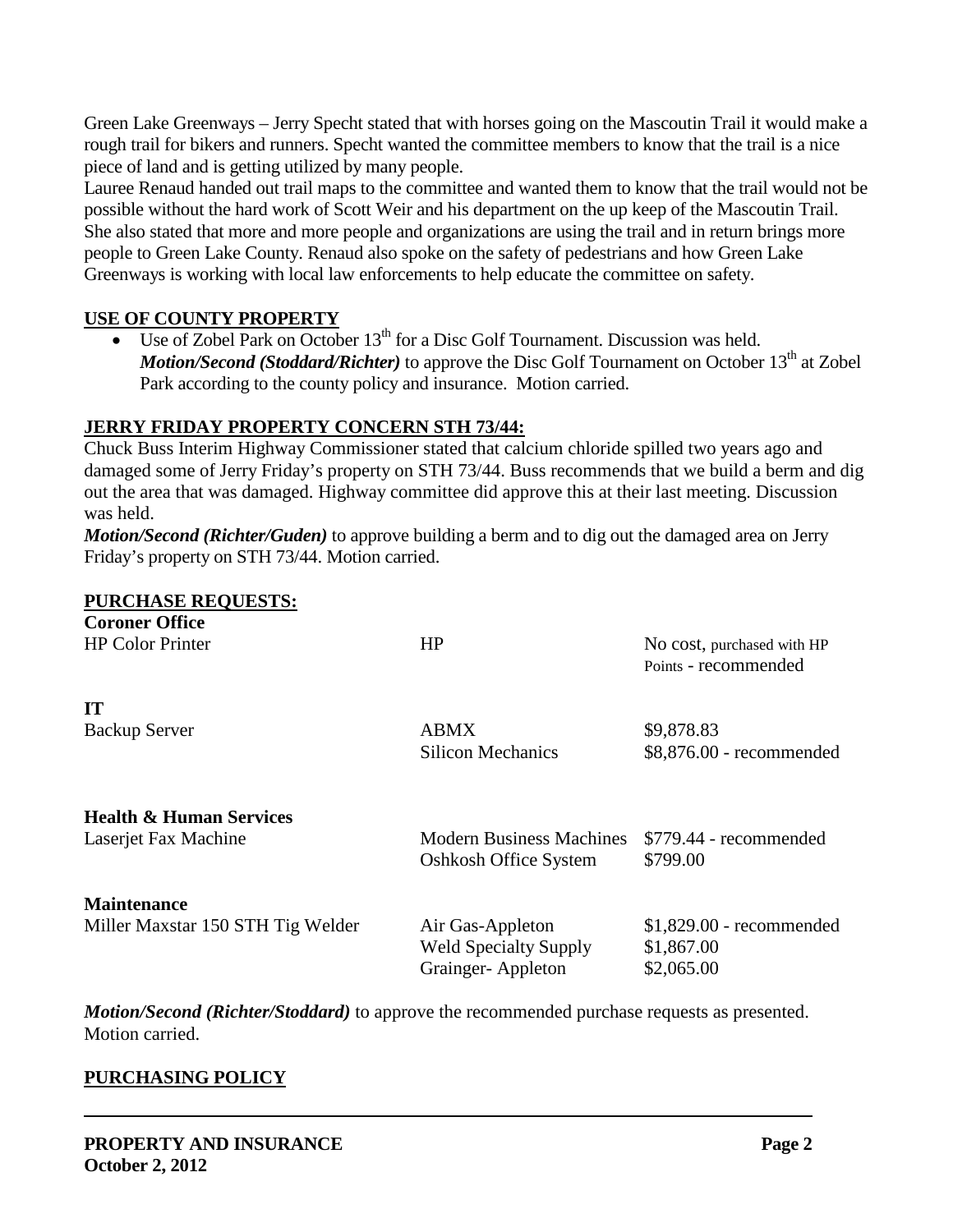Richter recommended that the policy be changed to allow Department Heads to approve purchases up to \$1000 without prior approval of their governing committee, and to allow each governing committee to approve purchases up to \$1500 without forwarding to Property and Insurance Committee, and all purchases over \$1500 must be forwarded to the Property and Insurance Committee after approval by the governing committee for review of competitive bids. With changing the amounts on what Department Heads & Governing Committees can approve, it will adjust purchase authorization for inflation, and will recognize the ability and professionalism of Department Heads and Committees, and will help streamline the purchasing process. Discussion was held.

*Motion/second (Richter/Stoddard)* to approve the proposed ordinance amending Code of Green Lake County, Chapter 9 Board of Supervisors, Article III and sending it to the Administrative Committee and County Board for final approval. Motion carried.

## **COPY MACHINE PROPOSAL**

Sara Radloff stated that she talked to Modern Business Machines on our current copiers and asked them what they recommended for each department. Modern Business Machines will have something back to us by the next meeting. This will be on the agenda for next month.

### **FACILITIES FOR FOOD PANTRY AND MAINTENANCE & SALE OF 500 LAKE STEEL STREET PROPERTY**

Weir gave the cost of around \$398,000 for the building slab with thicker edges and an additional \$33,000 plus for frost walls but has not yet received any numbers on the septic system. Discussion was held on looking into moving the Food Pantry to the Town Square location downtown Green Lake. LeRoy Dissing will contact Town Square to see if this is an option. Facilities for Food Pantry and Maintenance & Sale of 500 Lake Steel Street Property will be on the agenda for next month.

### **MONTHLY VOUCHERS**

Vouchers were presented: Maintenance – \$12,696.38 Parks – \$3,797.13 Purchasing  $-$  \$5,014.33 *Motion/second (Guden/Stoddard)* to approve the vouchers as presented. Motion carried.

**2013 BUDGETS** – No Discussion

## **MAINTENANCE REPORT**

The Report was submitted to the Committee.

• Monthly activities – The report was sent to the Committee

### **PARKS & RECREATION**

New pro rib metal roof installed on Dodge Memorial park pavilion.

Pavilion season shut down is scheduled for the  $2<sup>nd</sup>$  week in October.

Dumpsters have been removed from the parks for the season.